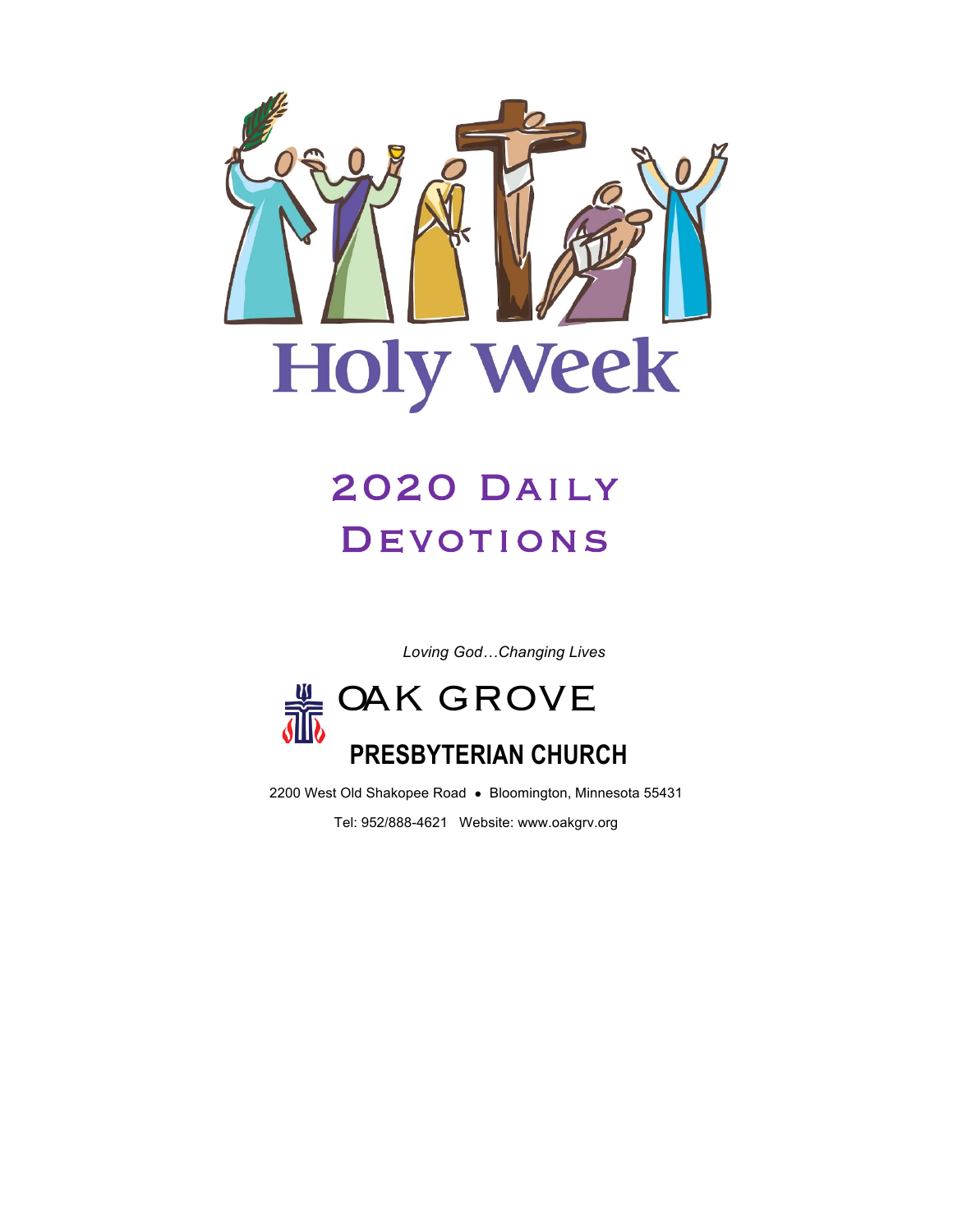

#### **Palm Sunday April 5**

**Matthew 21:9** The crowds that went ahead of him and that followed were shouting, "Hosanna to the Son of David! Blessed is the one who comes in the name of the Lord! Hosanna in the highest heaven!"

Jesus wasn't the only one parading into Jerusalem that day. On the other side of town, Herod rode in on a gleaming stallion, surrounded by his military, the very symbol of power and might. The two could not be more different. Jesus shows us the power of love. Love never manipulates, marginalizes, and does not destroy. Love builds up. It is what is real. Power and control are illusions.

**Prayer**: By your grace, O God let your love fill me; and let my gratitude spill out to others in acts of kindness. AMEN

**Do something kind for someone today – write a note, send a text, make a call, put a flower on a neighbor's porch, say a prayer, etc.**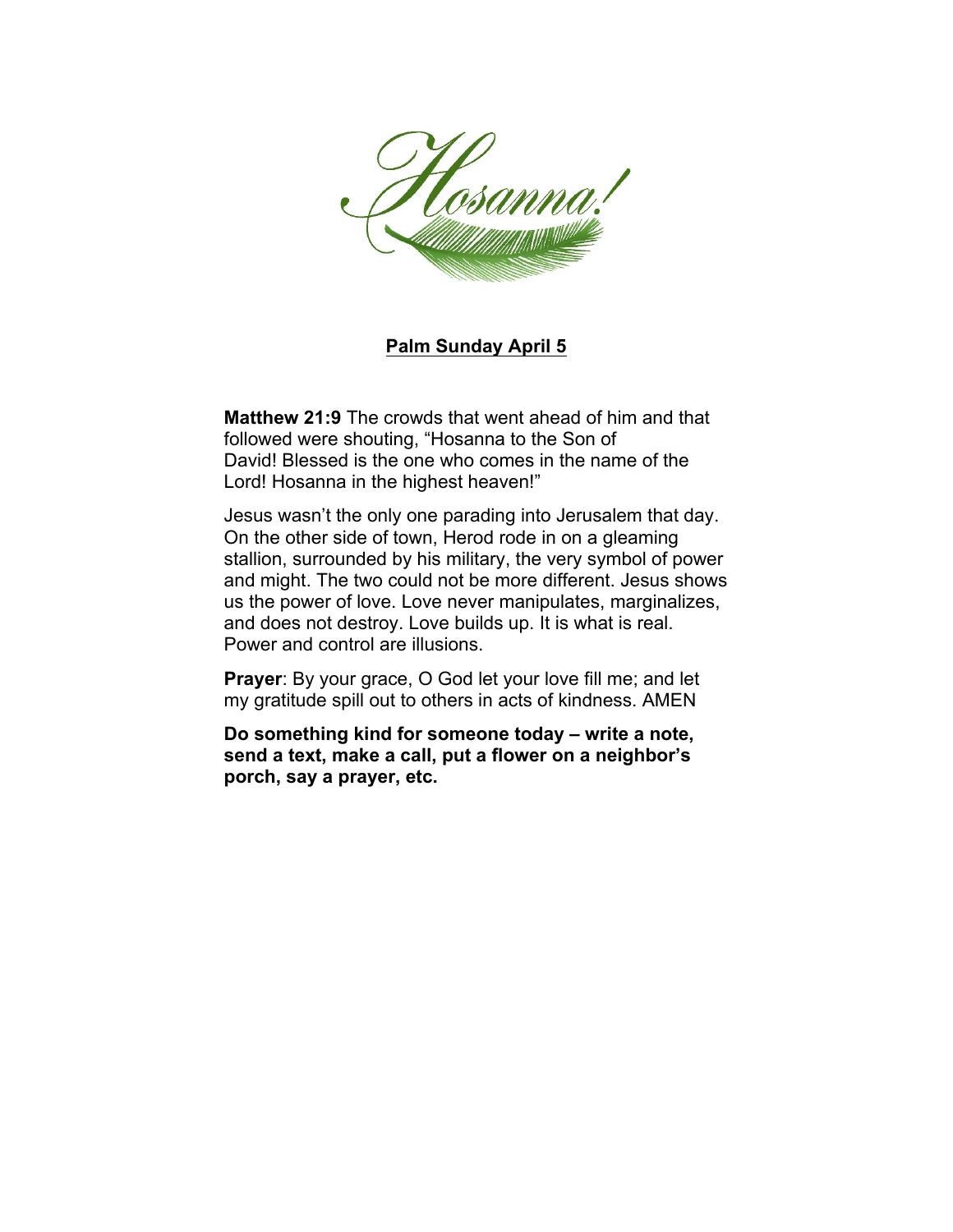

#### **Holy Monday April 6**

**John 12:3** Mary took a pound of costly perfume made of pure nard and anointed Jesus' feet, and wiped them with her hair.

This is the same Mary who saw her brother, Lazarus, raised from the dead. Mary's gratitude to Jesus knows no bounds. Judas objects to the expensive oil used in this way, but Jesus allows it. He knows what is behind this action and what is coming. Mary has the conviction of how she wants to express to Jesus, her adoration and gratitude. She withstands Judas' criticism of being wasteful. Mary's faith tells her she is doing the right thing at this moment and time.

**Prayer:** Teach me to act, Lord with the confidence and faith of your presence. Let my actions follow my convictions. I pray in Christ's name. Amen.

**Think back to times in your life when your faith has been strong. Share a part of your faith journey with someone else today.**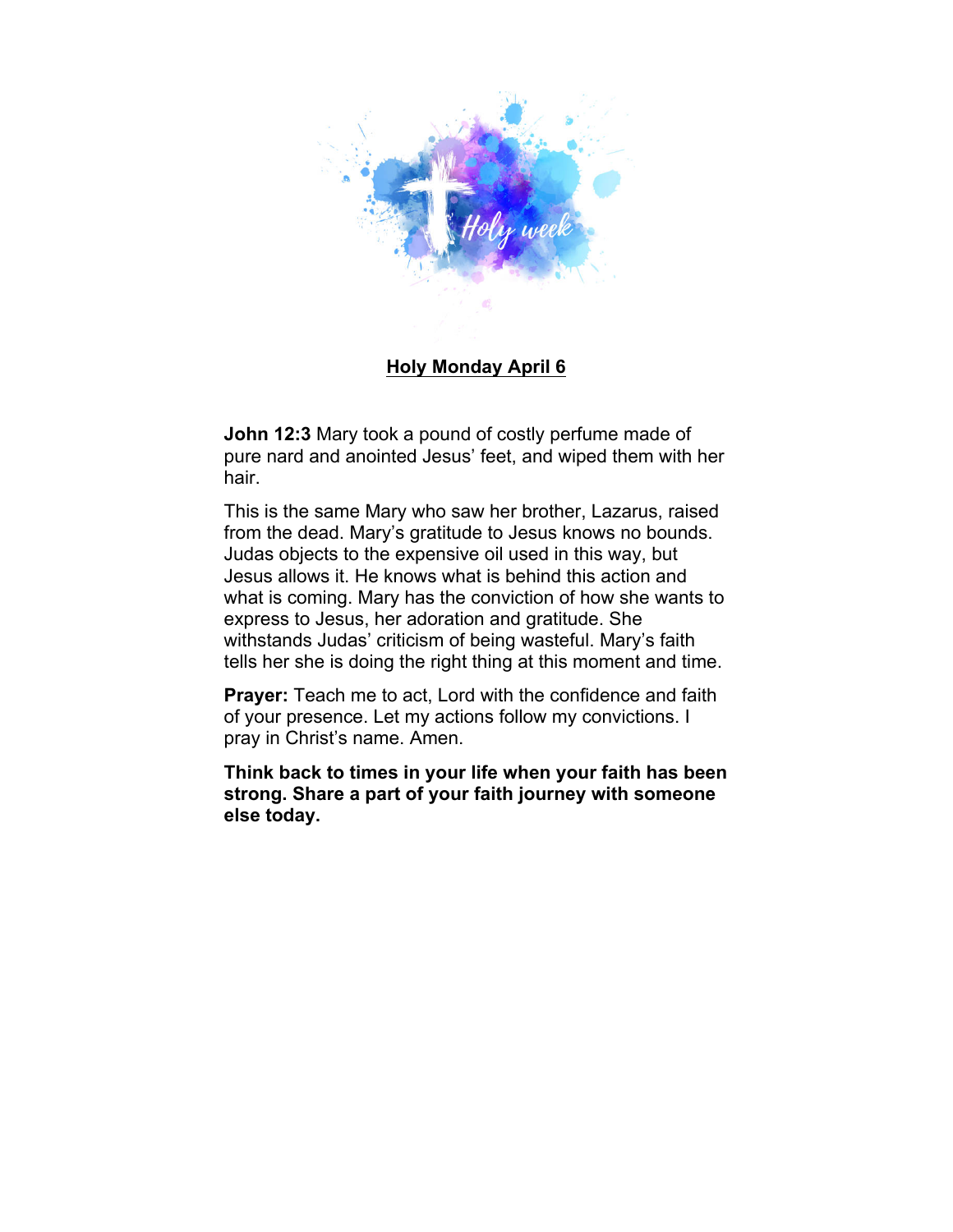

#### **Holy Tuesday April 7**

**John 12:24** Jesus says, "Unless a grain of wheat falls into the earth and dies, it remains just a single grain; but if it dies, it bears much fruit."

Jesus continues to teach his listeners in his last hours. During his three years of ministry Jesus sows the seeds of God's kingdom on earth. Now the time has come to allow God's message to germinate, take root and grow. At this time of staying home, we need to discover ways of how we grow the seeds of God's message to the world. It is a challenge to love our neighbor when they are at least six feet from us. In this time of containment, our actions and those of others reflect Christ's message in ways we would have not thought possible.

**Prayer:** I pray for clear sight and an open heart so that I can hear your voice in my life and see what I can do to serve you. Help me not to miss your presence by my own fears and insecurities. Amen.

**Spend some time in prayer asking God what God's intention is for your life.**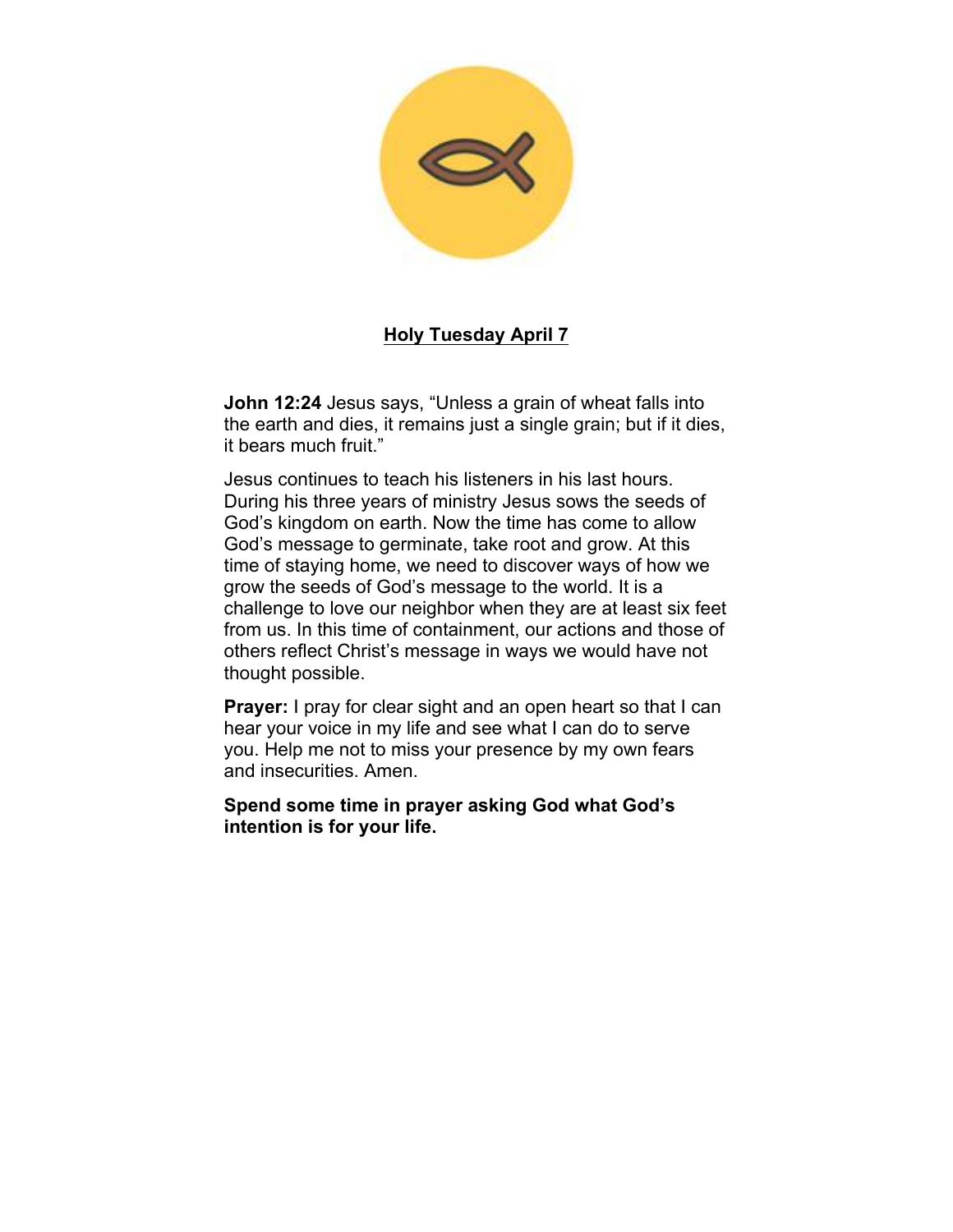

#### **Holy Wednesday April 8**

**John 13:21, 27-28** "Jesus said, "One of you will betray me." Jesus said to Judas, "Do quickly what you are going to do." No one around the table knew why Jesus said this to Judas.

They were having a meal together. Only Jesus and Judas knew what was going to happen. Jesus shows his authority as he tells Judas that he knows of the conspiracy against him and does nothing to stop Judas. The show of strength is not always through force. Jesus allows things take their course. What would have happened if Jesus' disciples were clued into Judas' plan to arrest Jesus? It would not have been hard physically to stop Judas; then the plot against Jesus would have failed. We are confounded when God's ways are not our ways.

**Prayer:** Help me God to step back and rely on your ways. Help me trust that your care for me is greater than I can comprehend. Amen.

**Find ways to connect with others through a phone call or email or letter. Try to see how God is working in your life today.**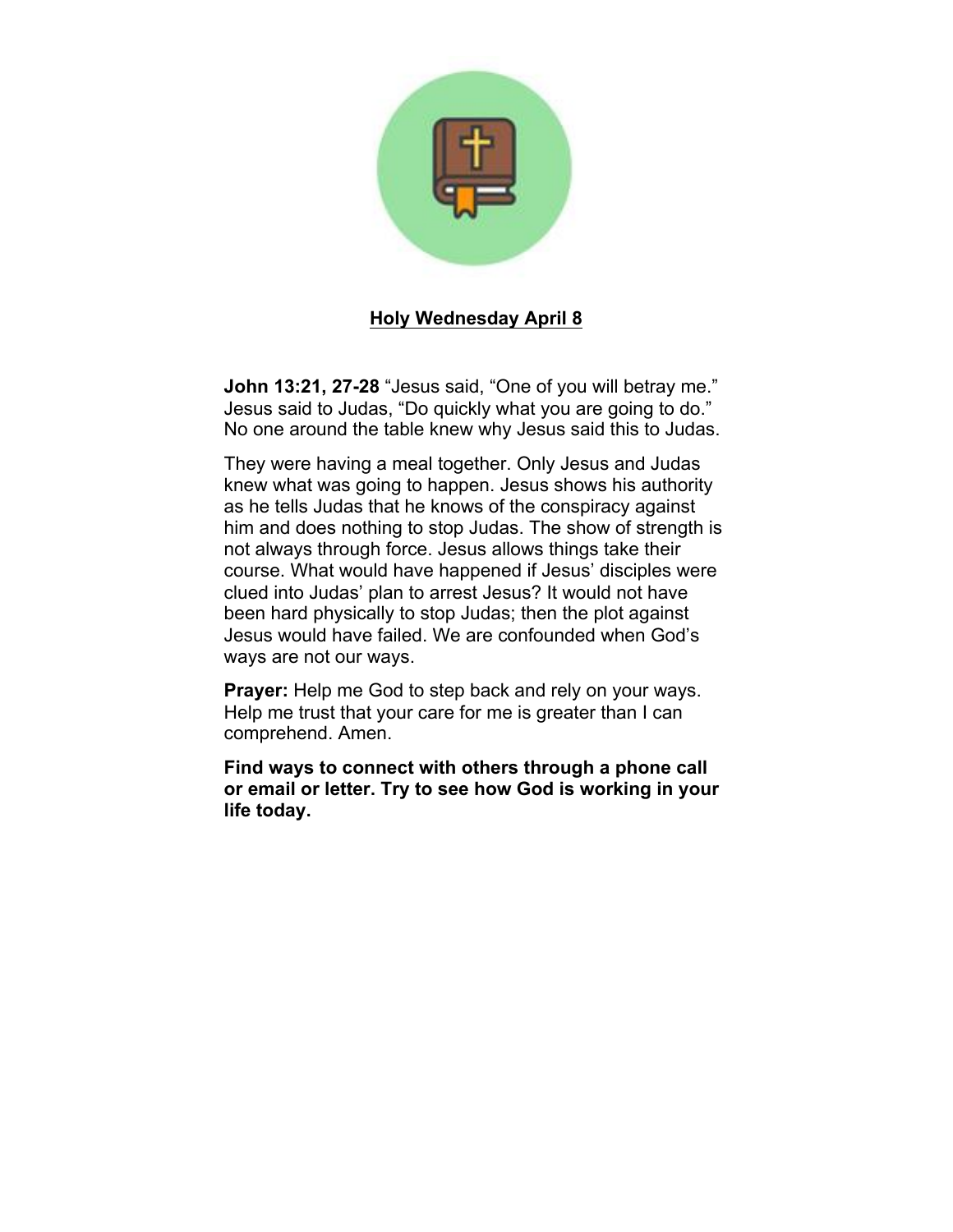

## **Maundy Thursday April 9**

**John 13:34** "I give you a new commandment that you love one another. Just as I have loved you, you also should love one another."

The word Maundy means mandate. It comes from this passage in John when Jesus says "Truly I tell you to love one another." I remember a psychology professor saying that the last words in a conversation are often the most important. As Jesus' time draws to a close, he tells his disciples to love one another -- maybe one of the most important teachings that we have. But it continues to be an elusive lesson for so many of us. Love rather than hate; love rather than excluding or seeking vengeance. Love one another as Jesus has loved us.

**Prayer:** Help me to love, Lord, because when I follow love, hope comes alive. Help me to take on your mandate. Amen.

**Watch the Maundy Thursday Service online (oakgrv.org) any time after Noon. Think about how God shows love to the world.**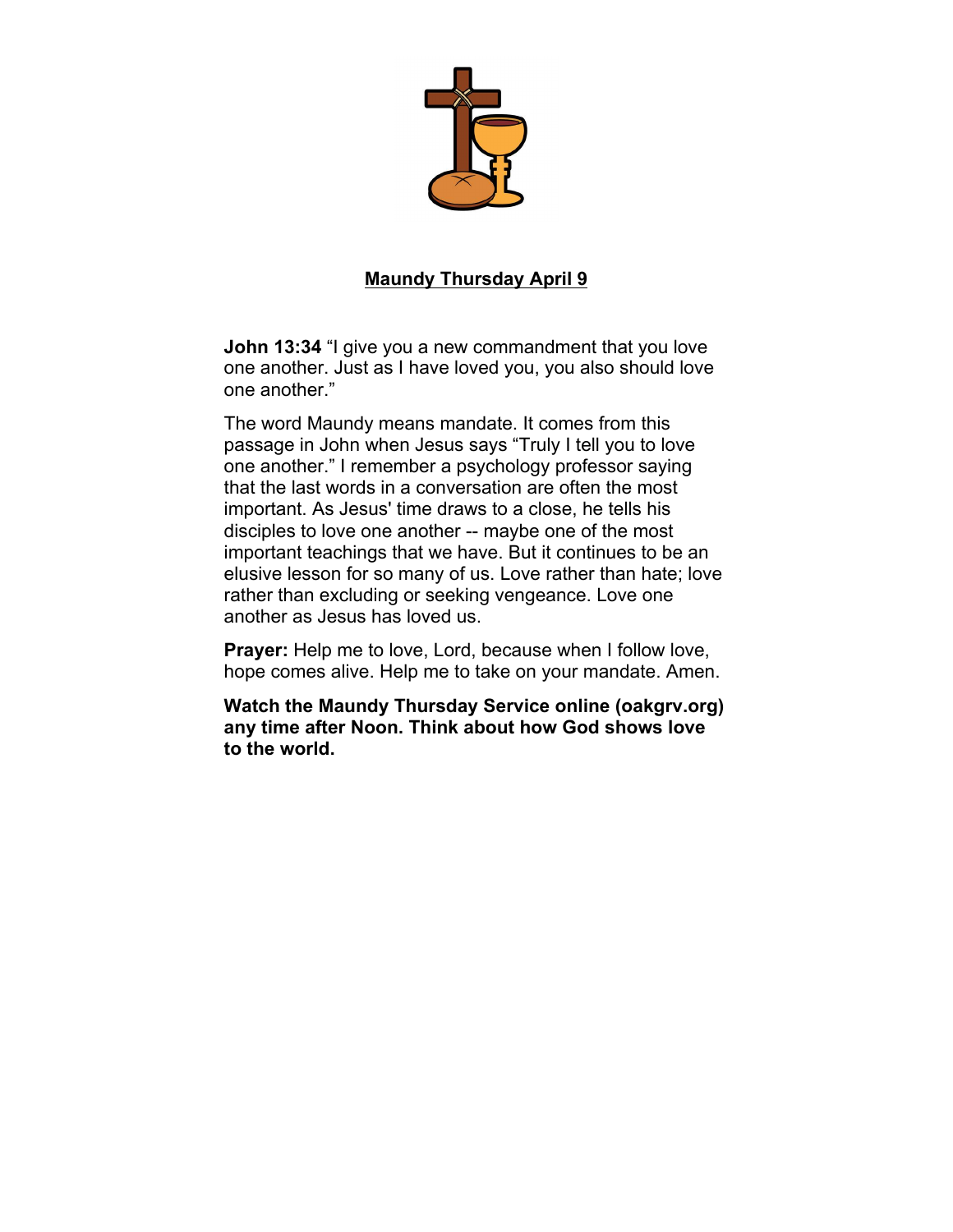

## **Good Friday April 10**

**John 19:33-34** When they came to Jesus and saw that he was already dead, they did not break his legs. Instead, one of the soldiers pierced his side with a spear.

A great deal happened between the time Jesus shared his last meals with his disciples and he died on the cross. To a disciple's eye, things have gone terribly wrong. The teachings, the miracles and cheering crowds do not seem to matter. Jesus was tried, convicted and is now dead. How could any good come of this? I give thanks to God that because we know the rest of the story, we never have a day as hopeless as this was for all who followed Jesus.

**Prayer:** God the unspeakable happens to those who know and love Jesus. Thank you that we can speak of it and know that not even death can hold back your love. Amen.

**Tune in to the live-stream of the Good Friday Service at Noon on Facebook or our website (oakgrv.org), or watch it sometime during the day.**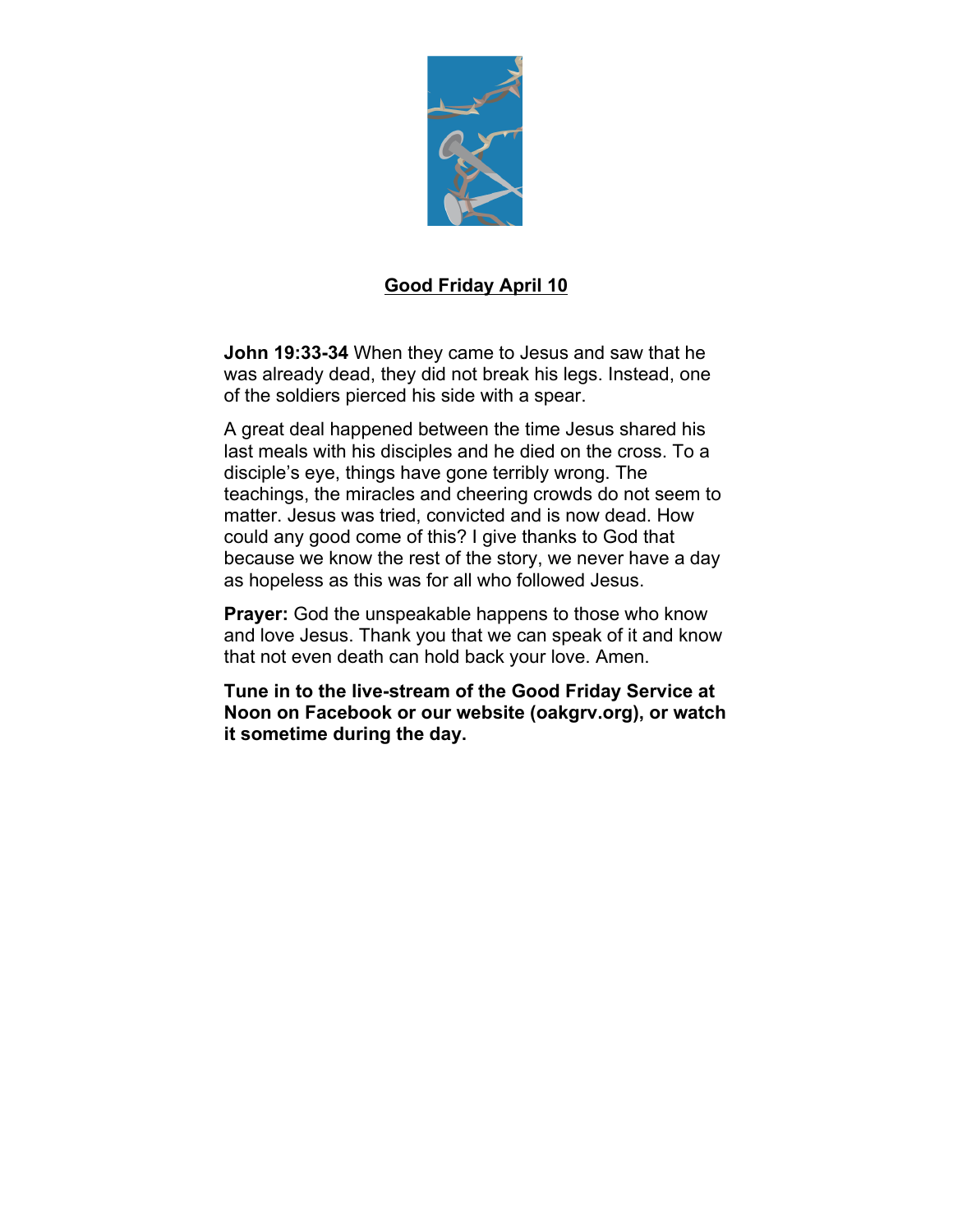

## **Holy Saturday April 11**

**Sabbath John 19:31** Since it was the day of Preparation, the Jews did not want the bodies left on the cross during the sabbath, especially because the Sabbath was a day of great solemnity.

On Friday, they buried Jesus before sundown so as not to break the Sabbath rules. Even after they falsely accused, tried and executed the Son of God, they conscientiously followed God's law. Such is the irony of religion. More wars and atrocities are committed in the name of God/Allah, including the Crusades and the terrorist attacks. The Pharisees must have observed that Sabbath in good conscience, as being good Jews. How can we become so misguided? Like the first break with God in the Garden of Eden, we fail when we are convinced that we know what God wants.

**Prayer:** God, forgive us when we start to believe we know better than you. Give us humble and open hearts to hear your Word and not our own. Amen.

**Spend some quiet moments and listen to the sounds outside. Notice the signs of new life among us.**